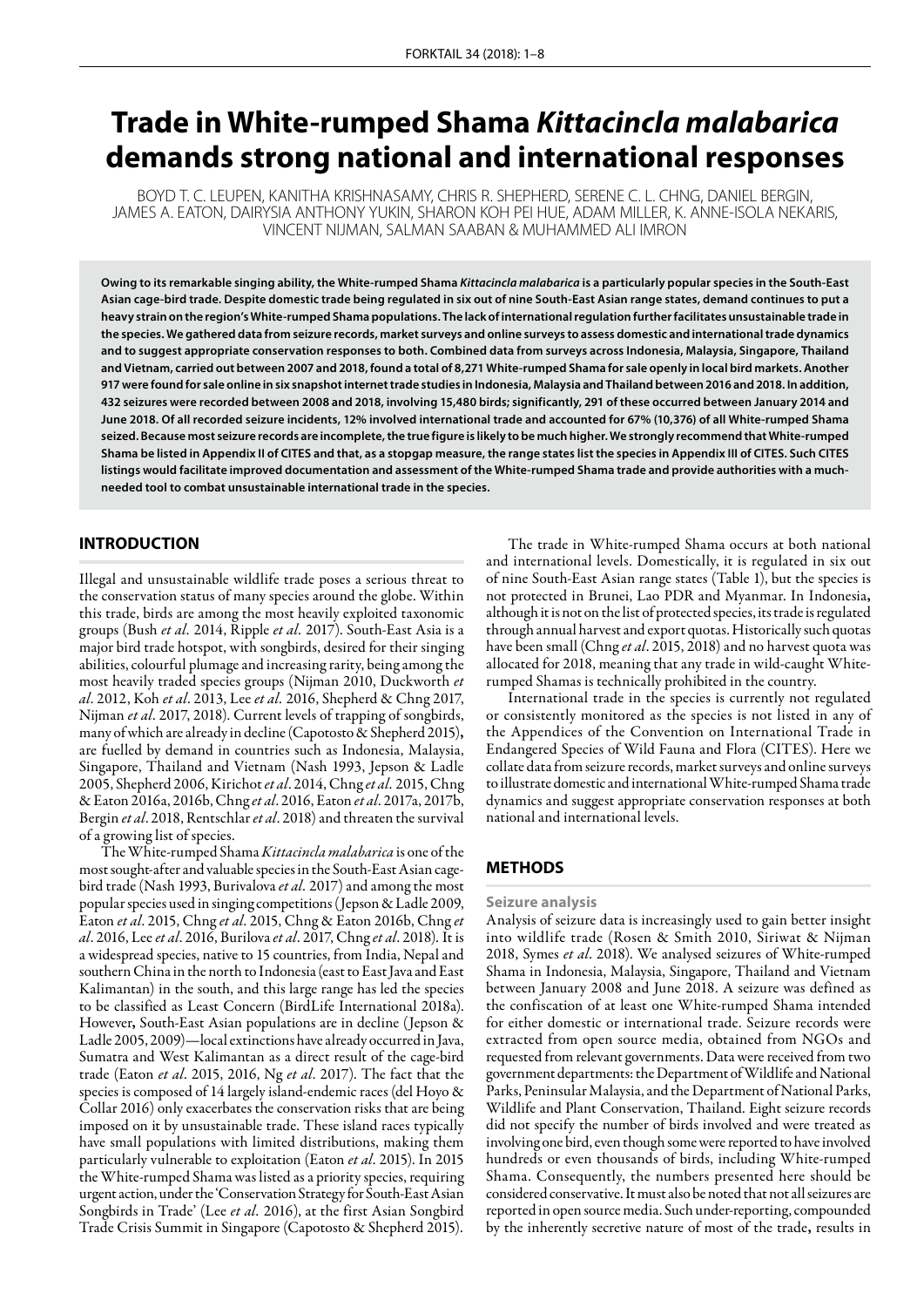## **Table 1. Regulation of the White-rumped Shama trade in South-East Asia.**

\*The legal definition of 'protected' differs between countries, with licensed trade in protected species being allowed in some but not in others. \*\*Fines were converted at a rate of US Dollar (USD) 1 = Cambodian Riel (KHR) 4,026; USD1 = Indonesian Rupiah (IDR) 14,070; USD1 = Malaysian Ringgit (MYR) 4; USD1 = Singapore Dollar (SGD) 1.36; USD1 = Thai Baht (THB) 32.71; and USD1 = Vietnamese Dong (VND) 22,759. (htt[ps://www.](https://www.oanda.com/lang/fr/currency/converter/) [oanda.com/lang/fr/currency/converter/, acc](https://www.oanda.com/lang/fr/currency/converter/)essed on 20 June 2018.)

|                               | <b>Protection status*</b>                                                 | Legislation                                                                                                                                                              | Penalty**                                                                                                                                                                                                                                                      |
|-------------------------------|---------------------------------------------------------------------------|--------------------------------------------------------------------------------------------------------------------------------------------------------------------------|----------------------------------------------------------------------------------------------------------------------------------------------------------------------------------------------------------------------------------------------------------------|
| Brunei                        | Not protected                                                             | Wildlife Protection Act, Revised Edition 1984                                                                                                                            |                                                                                                                                                                                                                                                                |
| Cambodia                      | Protected; hunting or trade not<br>permitted                              | Forestry Law 2002                                                                                                                                                        | Minimum KHR10 million (USD2,425) and maximum KHR100 million (USD24,245) fine;<br>minimum one year to maximum five years imprisonment, or both                                                                                                                  |
| Indonesia                     | Not protected; regulated by means of<br>annual harvest and export quota   | Government Act No. 5 of 1990 concerning Conservation<br>of Living Resources and Their Ecosystems and Law No. 16<br>of 1992 concerning Animal, Fish, and Plant Quarantine | Maximum IDR100 million (USD8,584) fine or maximum five years imprisonment<br>(Reg. No. 7) and maximum IDR150 million (USD12,876) or maximum three years<br>imprisonment (Law No. 16)                                                                           |
| <b>Lao PDR</b>                | Not protected                                                             |                                                                                                                                                                          |                                                                                                                                                                                                                                                                |
| <b>Malaysia</b><br>Peninsular | Protected; capture and trade allowed<br>through licensing                 | <b>Wildlife Conservation Act 2010</b>                                                                                                                                    | Maximum MYR50,000 (USD12,486) fine or maximum two years imprisonment, or<br>both. For cases involving 20 White-rumped Shama or more: minimum MYR20,000<br>(USD4,994) and maximum MYR50,000 (USD12,500) fine or maximum imprisonment<br>of three years, or both |
| Malaysia<br>Sabah             | Protected; capture and trade allowed<br>through licensing                 | Sabah's Wildlife Conservation Enactment 1997 (2016)<br>Amendment); Copsychus stricklandii added in 2016                                                                  | Minimum MYR50,000 (USD12,500) and maximum MYR 100,000 (USD25,000) fine, or<br>a minimum of six months and maximum of five years imprisonment, or both                                                                                                          |
| Malaysia<br>Sarawak           | Protected; capture and trade allowed<br>through licensing                 | Sarawak's Wildlife Protection Ordinance 1998                                                                                                                             | Fine of MYR10,000 (USD2,497) and one year imprisonment                                                                                                                                                                                                         |
| Myanmar                       | Not protected                                                             |                                                                                                                                                                          |                                                                                                                                                                                                                                                                |
| Singapore                     | Protected; capture and trade allowed<br>through licensing                 | Wild Animals and Birds Act 2000                                                                                                                                          | Maximum fine SGD1,000 (USD737)                                                                                                                                                                                                                                 |
| <b>Thailand</b>               | Protected; trade only permitted from<br>licensed captive-bred individuals | Wild Animal Reservation and Preservation Act (WARPA)                                                                                                                     | Maximum THB40,000 (USD1,226) fine or maximum four years imprisonment, or both                                                                                                                                                                                  |
| Vietnam                       | Protected; capture and trade allowed<br>through licence                   | Decree 32/2006/ND-CP and Criminal Code No. 100 of<br>2015 OH13                                                                                                           | Minimum VND50,000,000 (USD2,180) and maximum VND 300,000,000 (USD13,082)<br>fine, or a community sentence of three years, or six to thirty-six months imprisonment                                                                                             |

many shipments going undetected and our overall reports are only a fraction of the true scale of the White-rumped Shama trade.

#### **Market surveys**

Market data analysis has been found to be an effective way of identifying overexploited species (Harris *et al*. 2015). We compiled survey data from published and unpublished market studies from Indonesia, Malaysia, Singapore, Thailand and Vietnam to determine White-rumped Shama availability in these countries' domestic markets. Some of these studies were structured and long-term, involving many cities, whilst others were one-off inventories of selected markets. For analytical purposes, a survey was defined as a single market assessment in a specific city. A survey might span several days and include different markets (all visited once) in one city. Data from 364 surveys between 2007 and 2018 from 51 cities were included in our study. Most of the surveys took place in Indonesia (318 surveys from 39 cities), followed by Vietnam (10 surveys from four cities), Thailand (30 surveys from two cities), Malaysia (five surveys from five cities), and Singapore (one survey). For 10 cities, eight of them in Indonesia, data were obtained from more than five surveys: Garut (164), Jakarta (28), Bandung (18), Tasikmalaya (15), Denpasar (13), Cirebon (10), Semarang (8) Yogyakarta (6); the other locations were Bangkok, Thailand (29), and Hanoi, Vietnam (6).

## **Online surveys**

Data obtained from six online wildlife trade studies carried out between June 2016 and September 2018, from Indonesia (one study), Malaysia (two studies), Thailand (one study) and Vietnam (two studies), were used to give an indication of the scale of the online White-rumped Shama trade. Unfortunately, each used different research methods and periods. The Indonesian study consisted of a survey of some of the country's largest wildlife-selling Facebook groups over 20 days between 17 April and 19 July 2018. The first Malaysian study consisted of surveys of 21 Facebook groups for 313 days in Sabah, East Malaysia, between October 2016 and June 2018. The second was an assessment of wildlife trade on Mudah.com,

a popular Malaysian e-commerce website, focusing on live birds, mammals and reptiles sold throughout the country, carried out on 21 days between 28 June and 27 July 2018. The Thai study involved the monitoring of 12 Facebook wildlife trading groups during a 23-day period between June and July 2016. The Vietnamese studies consisted of the monitoring of eight e-commerce websites over 23 days in June 2016, and a survey of 36 open-access Vietnameselanguage social media platforms, online forums, auction websites and secondary seller websites over 25 days between September and October 2017.

# **RESULTS**

## **Seizures**

A total of 432 White-rumped Shama seizures totalling 15,480 birds were recorded in five countries—Cambodia, Indonesia, Malaysia, Singapore and Thailand—between January 2008 and June 2018; 291 seizures (67%) involving 13,290 birds (86%) occurred in the final four-and-a-half years of the period (January 2014–June 2018). The number of individuals seized increased over the years, peaking at 5,250 birds in 2017 (Figure 1), although this peak was caused by the seizure of a single consignment of 4,280 birds smuggled into Batam, Riau archipelago, Indonesia, from Malaysia in July.

Indonesia accounted for the highest number of birds seized (7,373) and the highest average individuals-per-seizure ratio (Table 2). Malaysia had the highest number of seizures (218) and the second highest number of birds seized (6,838), followed by Thailand (187 seizures of 1,174 birds); these seizure numbers may at least partly be due to the fact that government data were only received from Malaysia and Thailand, resulting in more comprehensive datasets for these countries.

In most cases (371) it was impossible to establish whether the shipment was destined for domestic or international trade; 52 (12%) of all recorded seizures reportedly involved international trade, accounting for 10,376 birds, 67% of the number seized. More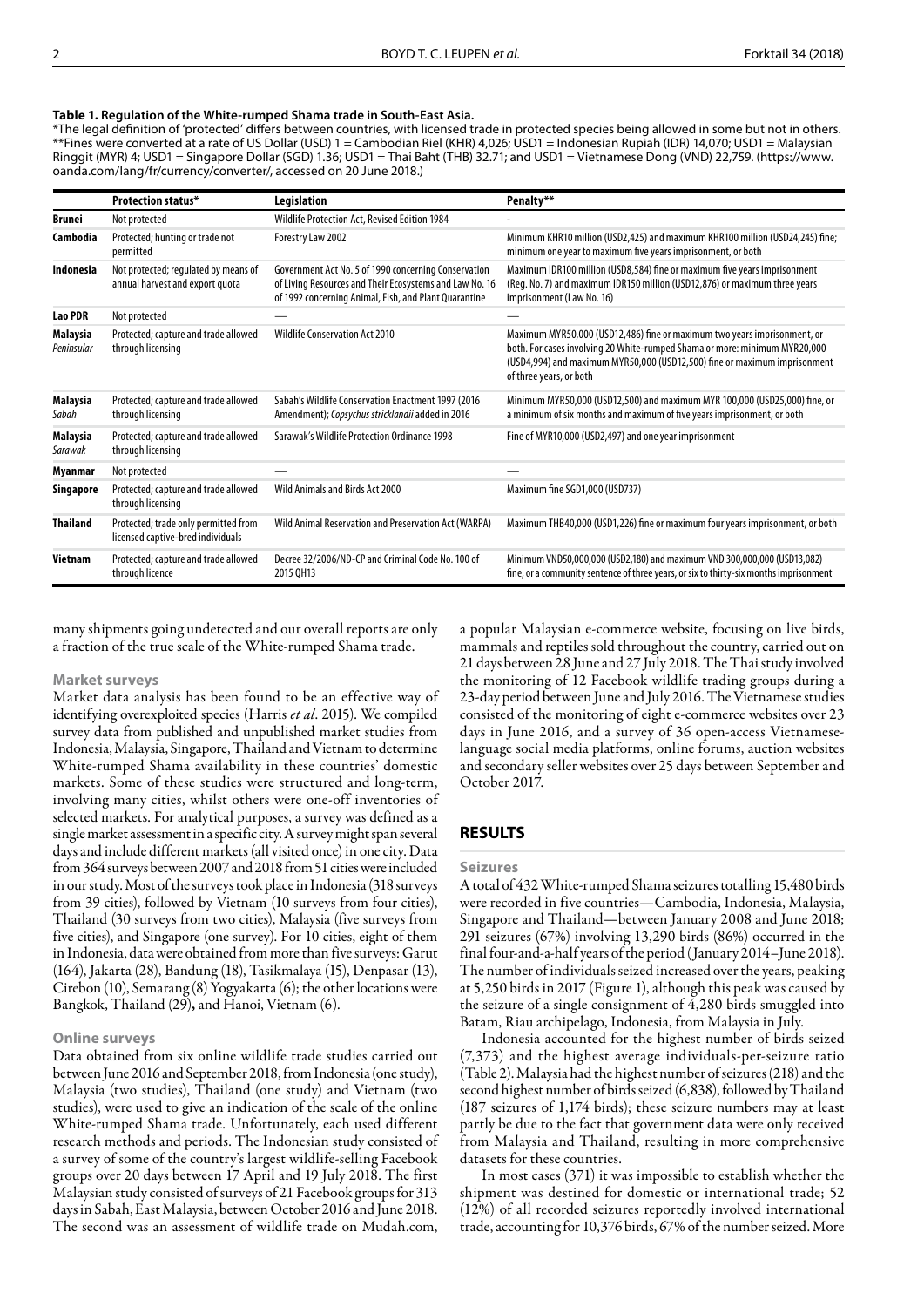#### **Figure 1. Total annual numbers of (a) White-rumped Shama seizures and (b) individuals seized between January 2009 and December 2017.**



than half (29) of all reported international shipments were bound for Indonesia, from Malaysia (Figure 2). About a quarter of the shipments (15) were from Malaysia to Thailand.

Nine seizures (1,653 birds) reportedly involved shipments between different provinces, states or cities within the same country. All but one of these seizures took place in Indonesia and involved shipments from Kalimantan to Sumatra and Java (Figure 3). The other one involved a shipment from Selalang, Sarawak, East Malaysia to Kuching, Sarawak.

## **Market data**

A total of 8,271 White-rumped Shama were recorded openly for sale during market surveys in Indonesia, Malaysia, Singapore, Thailand and Vietnam from 2007 to 2018 (Table 3, Appendix 1). Of these, 146 (1.8%) were White-crowned Shama of the distinctive race *stricklandii*. Most individuals (6,904) were found during surveys in Indonesia, and particularly Java (4,823). Of these, 1,344 (28%) were recorded during 29 visits to Barito, Jatinegara and Pramuka, Jakarta's three main bird markets.

# **Online surveys**

A total of 917 White-rumped Shama were openly available in the six online trade surveys (Table 4). During the most extensive study, involving monitoring 21 wildlife trade Facebook groups based in Sabah, East Malaysia, between 2016 and 2018, White-rumped Shama was by far the most common species—741 individuals were counted in 505 of the 551 monitored posts. The only other species encountered in that study, the Oriental Magpie Robin *Copsychus* 

**Table 2. The number of seizures and individuals seized per country between January 2008 and June 2018.** \*Seizures for which it was not clear whether the shipments were meant for international or domestic trade.

| Country         | International seizures | Domestic seizures Remaining seizures* | Total no. of seizures |        | Total no. of individuals seized Average no. of individuals per seizure |
|-----------------|------------------------|---------------------------------------|-----------------------|--------|------------------------------------------------------------------------|
| Cambodia        |                        |                                       |                       | 84     | 42                                                                     |
| Indonesia       |                        |                                       |                       | 7,373  | 335                                                                    |
| Malaysia        | 40                     | 177                                   | 218                   | 6,838  |                                                                        |
| <b>Thailand</b> |                        | 187                                   | 187                   | 1,174  |                                                                        |
| Singapore       |                        |                                       |                       |        |                                                                        |
| <b>TOTAL</b>    |                        | 371                                   | 432                   | 15,480 |                                                                        |



**Figure 2. International trade routes indicated by Whiterumped Shama seizure records for the period between January 2008 and June 2018.**  The numbers in the circles indicate the number of times a trade route was mentioned in the seizure records. Country names in quotation marks are used when actual locations are not known; the location of the designation 'Indonesia' on Sumatra does not imply that all the shipments in question were sent there. No trade route is indicated for Pontianak because one outgoing international shipment was reportedly seized there without the intended destination being known.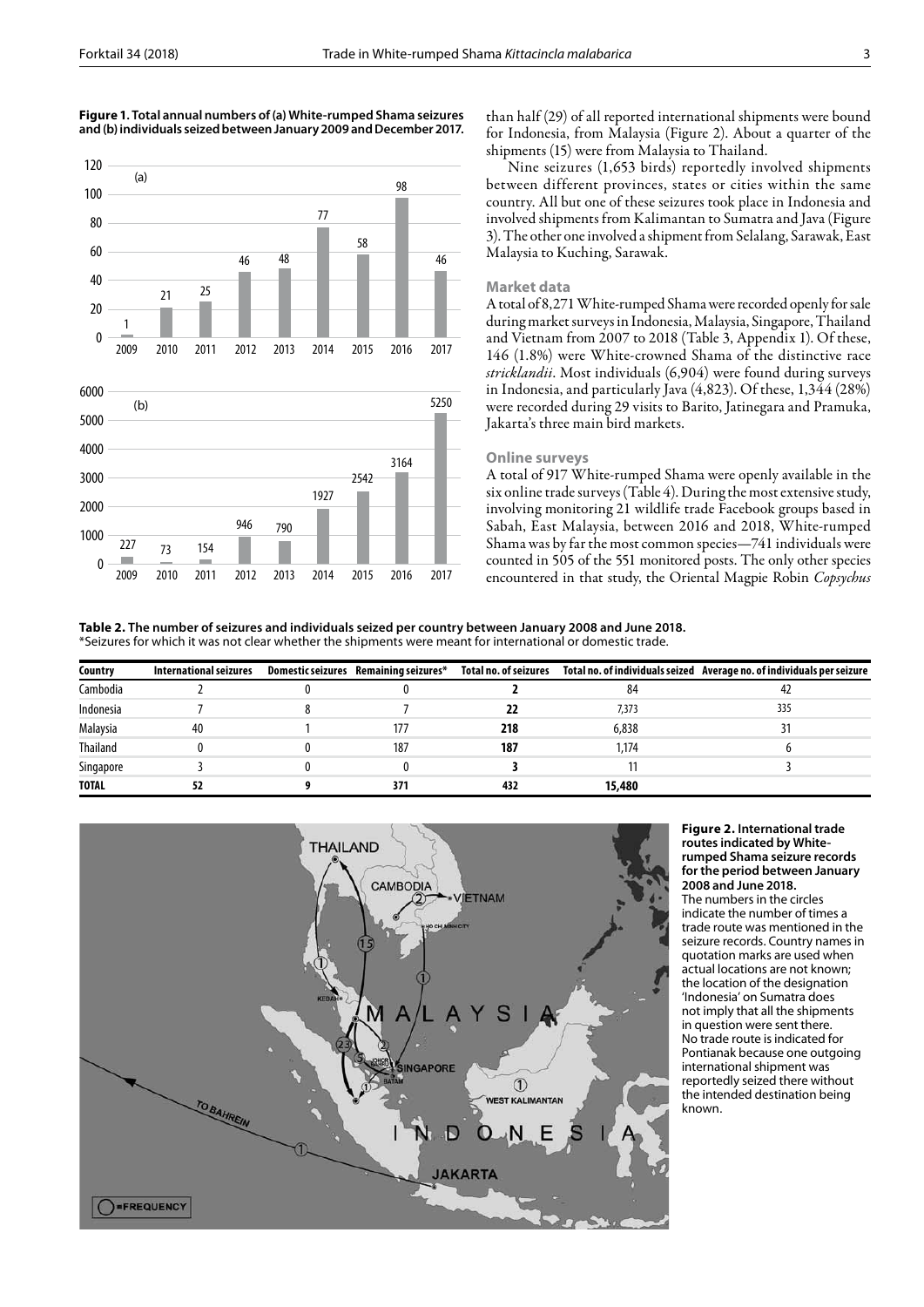

**Figure 3. Domestic trade routes indicated by White-rumped Shama seizure records for the period between January 2008 and June 2018.** 

The numbers in the circles indicate the number of times a trade route was mentioned in the seizure records. The location names 'Kalimantan' and 'South Kalimantan' on the map indicate that the exact locations of the shipments in question are not known.

**Table 3. Overview of White-rumped Shama found openly for sale during market surveys between 2007 and 2018.**

| Country      | <b>No. of studies</b> | Year(s)    | No. of surveys | <b>Total no. of individuals</b> |
|--------------|-----------------------|------------|----------------|---------------------------------|
| Indonesia    | Q                     | 2012-2018  | 318            | 6,904                           |
| Malaysia     |                       | 2012, 2014 |                | 288                             |
| Singapore    |                       | 2015       |                | 162                             |
| Thailand     |                       | 2007-2016  | 30             | 201                             |
| Vietnam      |                       | 2016, 2017 | 10             | 716                             |
| <b>TOTAL</b> | 17                    |            | 364            | 8,271                           |

**Table 4. White-rumped Shama found openly for sale on online platforms during trade studies in Indonesia, Malaysia, Thailand and Vietnam between June 2016 and September 2018.**

| Country      | <b>Year of survey</b> | Date of survey         | No. of survey days | No. of posts | <b>Total no. of individuals</b> | Source                             |
|--------------|-----------------------|------------------------|--------------------|--------------|---------------------------------|------------------------------------|
| Indonesia    | 2018                  | April-July             | 20                 | 96           | 108                             | <b>TRAFFIC</b>                     |
| Malaysia     | 2016-2018             | October 2016-June 2018 | 313                | 505          | 741*                            | <b>WWF Malaysia &amp; TRAFFIC</b>  |
| Malaysia     | 2018                  | June-July              | 21                 | unknown      | 17                              | <b>TRAFFIC</b>                     |
| Thailand     | 2016                  | June-July              | 23                 | unknown      | 17                              | Phassauradomsak & Krishnasamy 2018 |
| Vietnam      | 2016                  | June                   | 23                 |              | 28                              | Nguyen & Willemsen 2016            |
| Vietnam      | 2017                  | September-October      | 25                 |              | 6                               | <b>TRAFFIC</b>                     |
| <b>TOTAL</b> |                       |                        | 425                | unknown      | 917                             |                                    |

\*696 of which were advertised as White-crowned Shama *stricklandii* subspecies.

*saularis*,accounted for a mere 62 individuals. At least 696 individuals (87%) were advertised as race *stricklandii*. The posts were placed by 210 different people, operating from at least 54 locations across the state. None of the posts mentioned trade licences.

# **DISCUSSION**

The large numbers of White-rumped Shama recorded in seizures and during markets surveys highlight the species's longstanding status as one of South-East Asia's most popular songbirds and confirm the existence of both domestic and international trade. Domestic trade levels appear to be particularly high in Java, where bird-keeping is one of the most important and popular local traditions, although trade records show that local demand for the species also exists in Sumatra, Bali, Lombok and Kalimantan, Indonesia. It is hard to

ascertain the origin of the White-rumped Shama in Java's markets but, given that the species is nearing extinction in the wild on the island, it may be assumed that birds on offer were either captivebred or sourced from outside the island. This is confirmed by both domestic and international seizure data: seven of the eight recorded Indonesian domestic shipments were destined for Java, originating from either Kalimantan (six) or Sumatra (one). Indonesia was also by far the most frequently recorded destination for international shipments, with trade predominantly from and through Malaysia, with several shipments found to have been transported to Batam, Riau archipelago. This island's strategic location and several ports make it a useful gateway to Indonesia.

It is of major concern that at least 12% of all recorded seizures—67% of all birds seized—involved international shipments. Given that trade in the species is permitted through a licensing system in the countries where the seizures occurred, a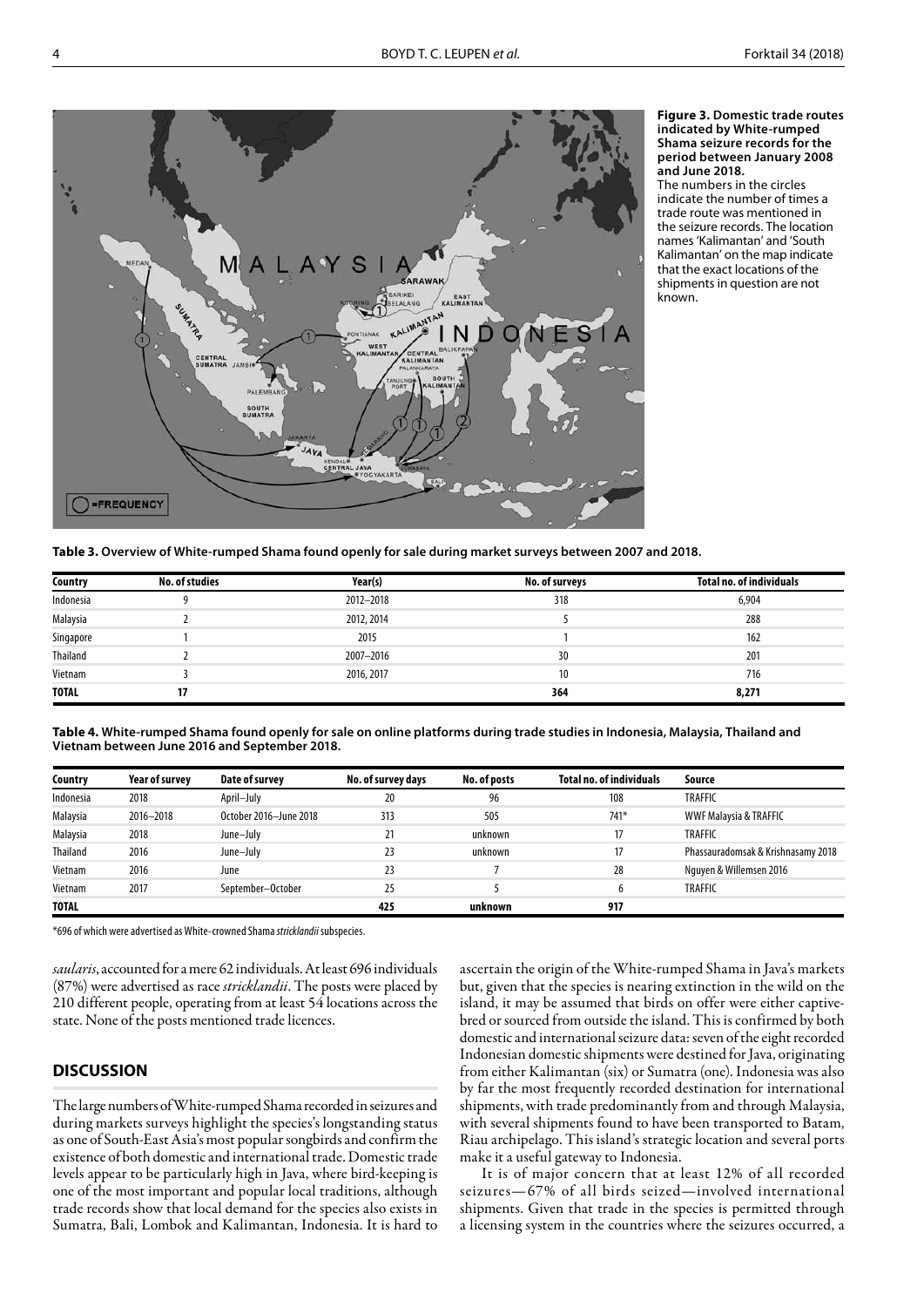significant proportion of the birds confiscated is thought to involve birds illegally taken from the wild. These seizures indicate an active unregulated international trade, which may lead to the decimation of local/native populations across the region, as has occurred in the case of other Asian songbirds, e.g. the Critically Endangered Strawheaded Bulbul *Pycnonotus zeylanicus* (Shepherd *et al*. 2013, Bergin *et al*. 2018, BirdLife International 2018b). Because most of this study's seizure records were incomplete, often lacking information concerning the destination of the shipments, the actual volume of international trade is suspected to be significantly higher. In addition to Indonesia, Thailand in particular, but also Vietnam and Singapore, were export destinations.

The growth of online trade in most South-East Asian countries further exacerbates trade pressure on White-rumped Shama populations. Although the available online survey data were not collected in a standardised manner, they highlight the dominance of White-rumped Shama trade on these platforms. It is probable that, if more coordinated surveys were undertaken in key countries, higher trade levels would be recorded.

Although it remains unclear what proportion of the Whiterumped Shama in trade was wild-caught, there are strong indications that it is the majority. Wild birds are generally preferred by songbird hobbyists over captive-bred individuals for their supposed superior singing abilities. Previous research found that in Indonesia wildcaught birds were particularly popular in richer households (Jepson & Ladle 2005) and that most birds were sourced from the wild (Jepson & Ladle 2009). A survey of 762 households in Medan, Sumatra, reported 185 White-rumped Shama, with only 21 birds said to have been captive-bred. Interviewees stated that captive-bred birds were less desirable because of their inferior song and general 'lower quality' (Burivalova *et al*. 2017). During our own market surveys, sellers sometimes specifically mentioned that the birds on offer had been wild-caught; likewise, in the online surveys, several posts specified that the birds on offer were wild-caught.

However, during a recent market survey in Yogyakarta, some traders stated that captive-bred White-rumped Shama are more desirable because of their longer lifespan and greater acceptance of life in a cage—wild-caught birds were said to remain silent during their first few months in captivity. Indeed, lack of availability of captive-bred birds has been found to play an important role in consumers' decisions to opt for wild-caught birds (Burivalova *et al*. 2017). This suggests that well-regulated captive-breeding could potentially take some pressure off wild populations. Both small and large scale captive breeding of White-rumped Shama is ongoing in Indonesia (Jepson *et al*. 2011), but the lack of published records makes it impossible to determine its extent. However, captive breeding would only be successful if customer preference was for captive-bred birds and the business operated under a robust governance system, accompanied by strict and efficient enforcement to prevent the laundering of illegally captured wild birds.

The impact of domestic and international trade on South-East Asia's White-rumped Shama populations is significant and may be more devastating than currently assumed. This is particularly true for endemic island races. White-rumped Shama have been found to be easy to trap due to their combative response to playback (Eaton *et al*. 2015), with severe population declines as a result (e.g. in Sumatra, see Harris *et al*. 2017). Despite being regulated in six of its nine South-East Asian range countries, trade in the species is currently so great that it demands stronger national responses. The international trade in the species is currently unregulated, which is very worrying, particularly in view of the reported seizure volumes. Nash (1993) recommended the species for listing in Appendix II or at least Appendix III of CITES to assist in documenting trade and to ensure that trade was not illegal and unsustainable. Shepherd *et al*. (2004) also recommended that White-rumped Shama be proposed for a CITES Appendix II or I listing. To date, no such

listing has been secured, despite high levels of international trade and declining populations.

We recommend the following:

- (1) the White-rumped Shama should be added to CITES Appendix II. Species listed in this appendix require an export permit which may only be issued if the animal was legally obtained and if the transaction in question is not detrimental to the species's survival. A CITES Appendix II listing obliges Parties to the Convention to maintain import and export data, making it easier to monitor international trade and determine the threat that it poses to a species. We urge the range countries to take the lead on this CITES Appendix II listing and subsequently liaise with other CITES member range states for co-sponsorship of the proposal;
- (2) as a stopgap measure, a CITES Appendix III listing should be considered by countries in which the species is facing significant declines. Whenever a species is traded from a state in which it is listed in CITES Appendix III, an export permit is required. Certificates of origin are required when the species is exported or re-exported from any other CITES member state. As such, a CITES Appendix III listing for the White-rumped Shama, which would be effective immediately, could at once help regulate international trade-flows and prevent further or even increased unregulated trade during the period leading up to an Appendix II listing (Janssen & Krishnasamy 2018;
- (3) adequate national protection of the White-rumped Shama should be established throughout its range. While it is encouraging to see law enforcement successes in the form of seizures of large numbers of birds, these seizures and arrests must lead to stronger penalties and convictions if they are to act as a deterrent. We urge the Indonesian Government to reconsider protection of the species under *Go*v*ernment Regulation No. 92 2018*, based on the worrying population declines and local extinctions that have already occurred in the country. Penalties should be increased in Singapore and Thailand for offences relating to the illegal capture or trade involving the species;
- (4) a re-assessment of the White-rumped Shama's IUCN Red List classification should consider the current scale of the international and domestic trade, the hunting pressures associated with this trade, and the vulnerability of endemic island races;
- (5) monitoring of the White-rumped Shama trade and research into its impact on wild populations should be continued. Additionally, a genetic study of the origins of White-rumped Shama in Indonesian markets would help greatly to map international trade-flows and determine the impact of the trade on the species as a whole.

# **ACKNOWLEDGEMENTS**

The authors thank Wildlife Reserves Singapore for their generous funding of this work. The Department of Wildlife, National Parks and Plant Conservation, Thailand, is thanked for sharing their seizure data. Additionally, thanks go to Cleveland Zoo and Zoo Society, Columbus Zoo, Disney Worldwide Conservation Fund and the Little Fireface Project for their support, Maethinee Phassaraudomsak for facilitating data collection and Faril Izzadi Mohd Noor for creating the maps used in this paper. Elizabeth John, Stuart Marsden and Richard Thomas are thanked for their very useful comments on an earlier draft of this paper.

## **REFERENCES**

Bergin, D., Chng, S. C., Eaton, J. A. & Shepherd, C. R. (2018) The final straw? An overview of Straw-headed Bulbul *Pycnonotus zeylanicus* trade in Indonesia. *Bird Conserv. Internatn.* 28: 126–132.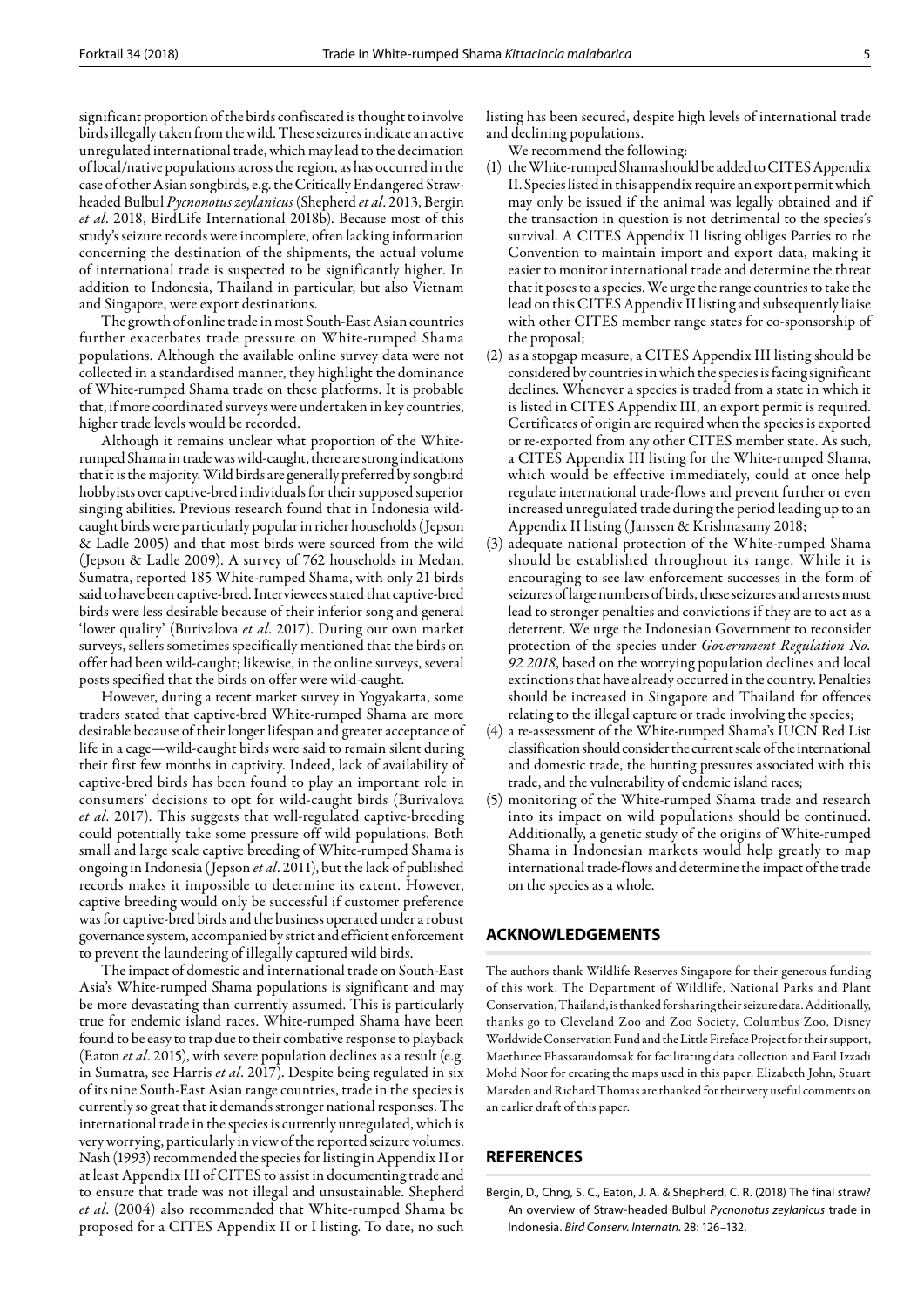- BirdLife International (2018a) Species factsheet: *Kittacincla malabarica*. Accessed at http[://www.birdlife.org on](http://www.birdlife.org) 19/06/2018.
- BirdLife International (2018b) Species factsheet: *Pycnonotus zeylanicus*. Accessed at http[://www.birdlife.org on](http://www.birdlife.org) 29/10/2018.
- Burivalova, Z., Lee T. M., Hua F., Lee, J. S. H., Prawiradilaga, D. M. & Wilcove, D. S. (2017) Understanding consumer preferences and demography in order to reduce the domestic trade in wild-caught birds*. Biol. Conserv.* 209: 423–431.
- Bush, E. R., Baker, S. E. & Macdonald, D. W. (2014) Global trade in exotic pets 2006–2012. *Conserv. Biol.* 28: 663–676.
- Capotosto, J. & Shepherd, C. R. (2015) First Asian Songbird Trade Crisis Summit. *TRAFFIC Bull.* 27(2): 47.
- Chng, S. C. L. & Eaton, J. A. (2016a) Snapshot of an on-going trade: an inventory of birds for sale in Chatuchak weekend market, Bangkok, Thailand. *BirdingASIA* 24: 24–29.
- Chng, S. C. L. & Eaton, J. A. (2016b) *In the market for extinction: Eastern and Central Java*. Petaling Jaya, Malaysia: TRAFFIC South-East Asia.
- Chng, S. C. L., Eaton, J. A., Krishnasamy, K., Shepherd, C. R. & Nijman, V. (2015) *In the market for extinction: an inventory of Jakarta's bird markets*. Petaling Jaya, Malaysia: TRAFFIC South-East Asia.
- Chng, S. C. L., Guciano, M. & Eaton, J. A. (2016) In the market for extinction: Sukahaji, Bandung, Java, Indonesia. *BirdingAsia* 26: 22–28.
- Chng, S. C. L., Shepherd, C. R. & Eaton, J. A. (2018) In the market for extinction: birds for sale in selected outlets in Sumatra. *TRAFFIC Bull.* 30: 15–22.
- Duckworth, J. W., Batters, G., Belant, J. L., Bennett, E. L., Brunner, J., Burton, J., Challender, D. W. S., Cowling, V., Duplaix, N., Harris, J. D., Hedges, S., Long, B., Mahood, S. P., McGowan, P. J. K., McShea, W. J., Oliver, W. L. R., Perkin, S., Rawson, B. M., Shepherd, C. R., Stuart, S. N., Talukdar, B. K., van Dijk, P. P., Vié, J.-C., Walston, J. L., Whitten, T. & Wirth, R. (2012) Why South-East Asia should be the world's priority for averting imminent species extinctions, and a call to join a developing cross-institutional programme to tackle this urgent issue. *Sapiens* 5(2): 77–95.
- Eaton, J. A., Shepherd, C. R., Rheindt, F. E., Harris, J. B. C., van Balen, S. (B.), Wilcove, D. S. & Collar, N. J. (2015) Trade-driven extinctions and nearextinctions of avian taxa in Sundaic Indonesia. *Forktail* 31: 1–12.
- Eaton, J. A., van Balen, B., Brickle, N. W. & Rheindt, F. E. (2016) *Birds of the Indonesian Archipelago. Greater Sundas and Wallacea*. Barcelona: Lynx Edicions.
- Eaton, J. A., Leupen, B. T. C. & Krishnasamy, K. (2017a) *Songsters of Singapore: an overview of the bird species in Singapore pet shops*. Petaling Jaya, Malaysia: TRAFFIC South-East Asia.
- Eaton, J. A., Nguyen, M. D. T., Willemsen, M., Lee, J. & Chng, S. C. L. (2017b) *Caged in the city: an inventory of birds for sale in Ha Noi and Ho Chi Minh City, Vietnam*. Petaling Jaya, Malaysia: TRAFFIC South-East Asia.
- Edmunds, K., Robertson, S. I., Few, R., Mahood, S., Bui, P. L., Hunter, P. R. & Bell, D. J. (2011) Investigating Vietnam's ornamental bird trade: implications for transmission of zoonoses. *EcoHealth* 8: 63–75.
- Harris, J. B. C., Green, J. M. H., Prawiradilaga, D. M., Giam, X., Giyanto, Hikmatullah, D., Putra, C. A. & Wilcove, D. S. (2015) Using market data and expert opinion to identify overexploited species in the wild bird trade. *Biol. Conserv.* 187: 51–60.
- Harris, J. B. C., Tingley, M. W., Hua, F., Yong, D. L., Adeney, J. M., Lee T. M., Marthy, W., Prawiradilaga, D. M., Sekercioglu, C. H., Suyadi, Winarni, N. & Wilcove, D. S. (2017) Measuring the impact of the pet trade on Indonesian birds. *Conserv. Biol.* 31: 394–405.
- del Hoyo, J. & Collar, N. J. (2016) *HBW and BirdLife International illustrated checklist of the birds of the world, 2: passerines*. Barcelona: Lynx Edicions.
- Janssen, J. & Krishnasamy, K. (2018) Left hung out to dry: how inadequate international protection can fuel trade in endemic species—the case of the earless monitor. *Global Ecol. Conserv.* 16, e00464.
- Jepson, P. & Ladle, R. J. (2005) Bird-keeping in Indonesia: conservation impacts and the potential substitution-based conservation responses. *Oryx* 39: 1–6.
- Jepson, P. & Ladle, R. J. (2009) Governing bird-keeping in Java and Bali: evidence from a household survey. *Oryx* 43: 364–374.
- Jepson, P., Ladle, R. J. & Sujatnika (2011) Assessing market-based conservation governance approaches: a socio-economic profile of Indonesian markets for wild birds. *Oryx* 45: 482–491.
- Kirichot, A., Untaya, S. & Singyabuth, S. (2014) The culture of sound: a case study of birdsong competition in Chana district, Thailand. *Asian Culture and History* 7: 5.
- Koh L. P., Kettle, C. J., Sheil, D., Lee T. M., Giam X., Gibson, L. & Clements, G. R. (2013) Biodiversity state and trends in South-East Asia. Pp.509–527 in S. Levin, ed. *Encyclopedia of Biodiversity*. Second edition. Amsterdam: Academic Press.
- Lee, J. G. H., Chng, S. C. L. & Eaton, J. A. (2016) *Conservation strategy for South-East Asian songbirds in trade: recommendations from the first Asian Songbird Trade Crisis Summit 2015 held in Jurong Bird Park, Singapore, 27–29 September 2015*. Singapore: Wildlife Reserves Singapore and Selangor, Malaysia: TRAFFIC South-East Asia.
- Nash, S. V. (1993) *Sold for a song: the trade in South-East Asian non-CITES birds*. Cambridge UK: TRAFFIC International.
- Ng E. Y. X., Garg, K. M., Low, G. W., Chattopadhyay, B., Oh, R. R. Y., Lee, J. G. H. & Rheindt, F. E. (2017) Conservation genomics identifies impact of trade in a threatened songbird. *Biol. Conserv.* 214: 101–108.
- Nguyen, M. & Willemsen, M. (2016) A rapid assessment of e-commerce wildlife trade in Vietnam. *TRAFFIC Bull.* 28: 53–55.
- Nijman, V. (2010) An overview of international wildlife trade from South-East Asia. *Biodiversity Conserv.* 19: 1101–1114.
- Nijman, V., Sari, S. L., Siriwat, P., Sigaud, M. & Nekaris, A.-I. (2017) Records of four Critically Endangered songbirds in the markets of Java suggest domestic trade is a major impediment to their conservation. *BirdingASIA* 27: 20–25.
- Nijman, V., Langgeng, A., Birot, H., Imron, M. A. & Nekaris, K. A. I. (2018) Wildlife trade, captive breeding and the imminent extinction of a songbird. *Glob. Ecol. Conserv*. 15: e00425.
- Phassaraudomsak, M. & Krishnasamy, K. (2018) *Trading faces: a rapid assessment on the use of Facebook to trade in wildlife in Thailand*. Petaling Jaya, Malaysia: TRAFFIC.
- Rentschlar, K. A., Miller, A. E., Lauck, S. L., Rodiansyah, Bobby, M., Muflihati & Kartikawati (2018) A silent mourning: the songbird trade in Kalimantan, Indonesia. *Trop. Conserv. Sci.* 11: 1–10.
- Ripple, W. J., Wolf, C., Newsome, T. M., Hoffmann, M., Wirsing, A. J. & McCauley, D. J. (2017) Extinction risk is most acute for the world's largest and smallest vertebrates. *Proc. Natn. Acad. Sci.* 114[: 1067](https://doi.org/10.1073/pnas.1702078114)8–10683.
- Rosen, G. E. & Smith, K. F. (2010) Summarizing the evidence on the international trade in illegal wildlife. *EcoHealth* 7: 24–32.
- Shepherd, C. R. (2006) The bird trade in Medan, North Sumatra: an overview. *BirdingASIA* 5: 16–24.
- Shepherd, C. R. & Chng, S. C. L. (2017) Second South-East Asian Songbird Trade Crisis Summit. *TRAFFIC Bull.* 29: 3–4.
- Shepherd, C. R., Sukumaran, J. & Wich, S. A. (2004) *Open season: an analysis of the pet trade in Medan, Sumatra 1997–2001*. Petaling Jaya, Malaysia: TRAFFIC South-East Asia.
- Shepherd, C. R., Shepherd, L. A. & Foley, K.-E. (2013) Straw-headed Bulbul *Pycnonotus zeylanicus*: legal protection and enforcement action in Malaysia. *BirdingASIA* 19: 92–94.
- Siriwat, P. & Nijman, V. (2018) Online media seizure reports: a tool to monitor CITES implementation in regulating the international rosewood trade. *Forest Policy & Economics* 97: 67–72.
- Symes, W. S., McGrath, F. L., Rao, M. & Carrasco, L. R. (2018) The gravity of wildlife trade. *Biol. Conserv.* 218: 268–276.

*Boyd T. C. LEUPEN & Chris R. SHEPHERD, Monitor Conservation Research Society (Monitor), PO Box 200, Big Lake Ranch, B.C., V0L 1G0, Canada. Email: boyd.leupen@mcrsociety.org*

*Kanitha KRISHNASAMY & Serene C. L. CHNG, TRAFFIC South-East Asia, Suite 12A-01, Level 12A, Tower 1 Wisma AmFirst, Jalan Stadium SS è/15, 47301 Kelana Jaya, Selangor, Malaysia.*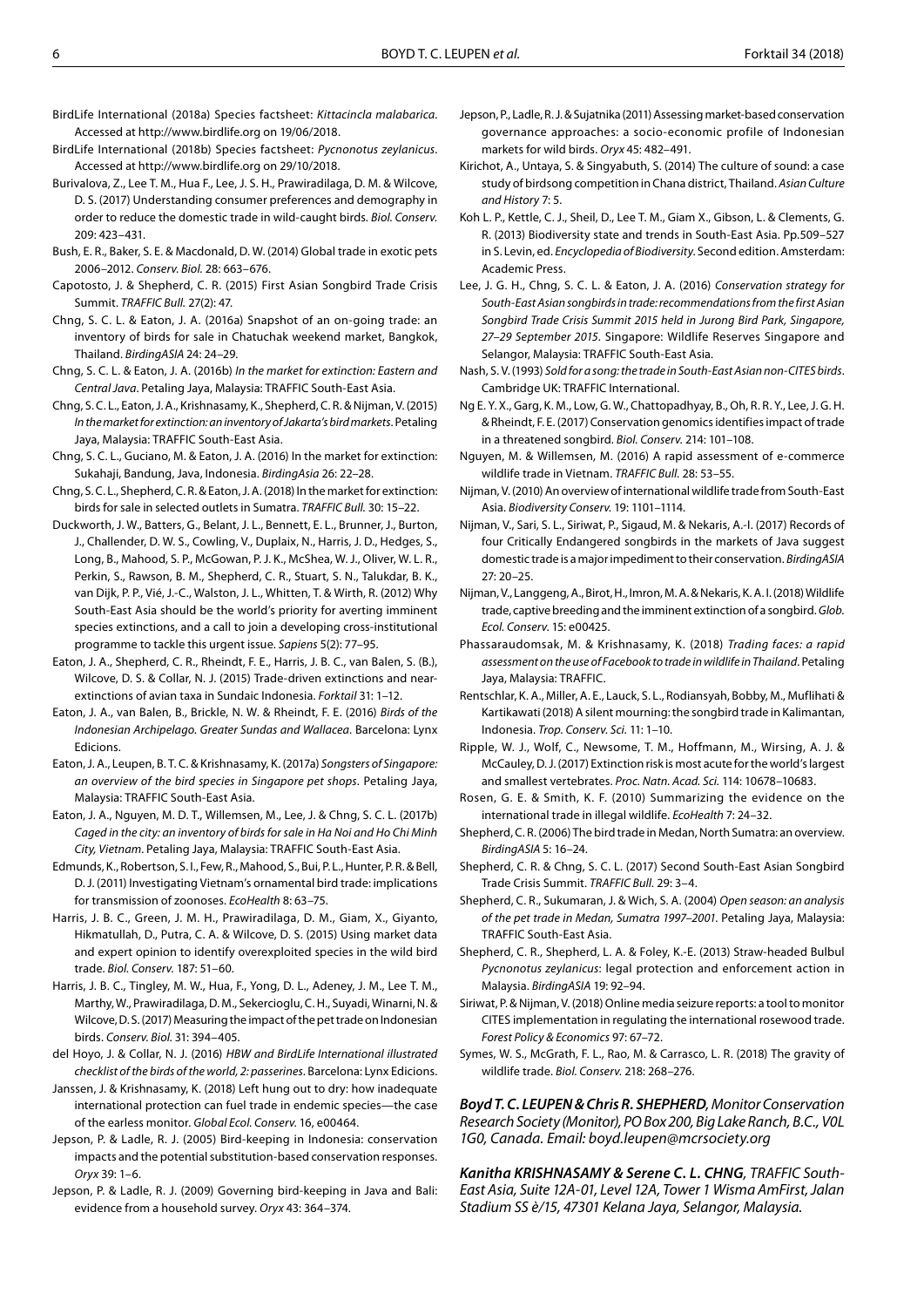*Daniel BERGIN, K. Anne-Isola NEKARIS & Vincent NIJMAN, Oxford Wildlife Trade Research Group, Oxford Brookes University, Department of Social Sciences, Faculty of Humanities and Social Sciences, Gibbs Building, Headington Campus, Oxford OX3 0BP, UK.*

# *James A. EATON, Birdtour Asia, Derbyshire, UK.*

*Dairysia Anthony YUKIN & KOH Pei Hue, WWF Malaysia (Sabah O*ffi*ce), 6th Floor, CPS Tower, Centre Point Complex, No. 1, Jalan Centre Point, 88000 Kota Kinabalu, Sabah, Malaysia.*

*Adam MILLER, Planet Indonesia, Jalan Sungai Raya Dalam, Komplek Bumi Batara I Blok B. 37, Kubu Raya, Kalimantan Barat, 78391, Indonesia.*

*Salman SAABAN, Department of Wildlife and National Parks Peninsular Malaysia, Km 10, Jalan Cheras, 56100, Kuala Lumpur, Malaysia.*

*Muhammed Ali IMRON, Universitas Gadjah Mada, Faculty of Forestry, Jalan Agro No. 1, Bulaksumur, Yogyakarta, 55281, Indonesia.*

## **Appendix 1.**

**Numbers of White-rumped Shama found openly for sale during market surveys in Indonesia, Malaysia, Singapore, Thailand and Vietnam between 2007 and 2018.**

|           |                                   |           |                                   |                     | No. of           | Total no.      |                                |
|-----------|-----------------------------------|-----------|-----------------------------------|---------------------|------------------|----------------|--------------------------------|
|           | Year of survey Month(s) of survey | Country   | Province/state                    | City                | surveys          | of birds       | Source                         |
| 2007-2016 | Year-round                        | Thailand  | <b>Central Thailand</b>           | Bangkok             | 28               | 188            | <b>TRAFFIC</b>                 |
| 2008-2009 | November-February                 | Vietnam   | Hanoi Capital Region              | Hanoi               | $\overline{4}$   | 325            | Edmunds et al. 2011            |
|           |                                   |           | Thừa Thiên-Huế                    | Hue                 | $\mathbf{1}$     | 27             |                                |
| 2012      | March-May                         | Malaysia  | Perak                             | Gerik-Penkalan Hulu | $\mathbf{1}$     | 75             | <b>TRAFFIC</b>                 |
|           |                                   |           | Kelantan                          | Jeli                | $\mathbf{1}$     |                |                                |
|           |                                   | Thailand  | Yala                              | Betong              | $\mathbf{1}$     |                |                                |
| 2012-2018 | Year-round                        | Indonesia | Special Capital Region of Jakarta | Jakarta             | 27               | 957            | Oxford Wildlife Trade Research |
|           |                                   |           | Special Region of Yogyakarta      | Yogyakarta          | 5                | 304            | Group / Gadjah Mada University |
|           |                                   |           | West Java                         | Bandung             | 16               | 484            |                                |
|           |                                   |           |                                   | Bogor               | $\mathbf{1}$     | $\overline{4}$ |                                |
|           |                                   |           |                                   | Ciamis              | $\mathbf{1}$     | $\overline{1}$ |                                |
|           |                                   |           |                                   | Cirebon             | 10               | 787            |                                |
|           |                                   |           |                                   | Garut               | 164              | 312            |                                |
|           |                                   |           |                                   | Tasikmalaya         | 15               | 385            |                                |
|           |                                   |           | East Java                         | Bondowoso           | $\mathbf{1}$     | 8              |                                |
|           |                                   |           |                                   | Jember              | $\overline{3}$   | 6              |                                |
|           |                                   |           |                                   | Probolinggo         | $\mathbf{1}$     | 3              |                                |
|           |                                   |           |                                   | Malang              | $\mathbf{1}$     | 44             |                                |
|           |                                   |           |                                   | Surabaya            | $\overline{3}$   | 55             |                                |
|           |                                   |           | Central Java                      | Semarang            | $\boldsymbol{7}$ | 376            |                                |
|           |                                   |           |                                   | Surakarta           | $\sqrt{4}$       | 184            |                                |
|           |                                   |           |                                   | Temanggung          | $\mathbf{1}$     | 6              |                                |
|           |                                   |           | Bali                              | Denpasar            | 13               | 66             |                                |
|           |                                   |           | West Nusa Tenggara                | Mataram             | $\overline{3}$   | 11             |                                |
| 2014      | April-July                        | Malaysia  | Sabah                             | Kota Kinabalu       | $\mathbf{1}$     | $213*$         | <b>TRAFFIC</b>                 |
|           |                                   |           |                                   | Sandakan            | $\mathbf{1}$     |                |                                |
|           |                                   |           |                                   | Keningau            | $\mathbf{1}$     |                |                                |
| 2014      | July                              | Indonesia | Special Capital Region of Jakarta | Jakarta             | $\mathbf{1}$     | 256            | Chng et al. 2015               |
| 2015      | March                             | Thailand  | <b>Bangkok MR</b>                 | <b>Bangkok</b>      | $\mathbf{1}$     | 13             | Chng & Eaton 2016a             |
| 2015      | April-June                        | Indonesia | North Kalimantan                  | Nunukan             | $\mathbf{1}$     | $\overline{1}$ | <b>TRAFFIC</b>                 |
|           |                                   |           |                                   | <b>Tideng Pale</b>  | $\mathbf{1}$     | $\overline{2}$ |                                |
|           |                                   |           |                                   | Malinau             | $\mathbf{1}$     | 21             |                                |
|           |                                   |           | West Kalimantan                   | Pontianak           | $\mathbf{1}$     | $\overline{2}$ |                                |
|           |                                   |           |                                   | Segedong            | $\mathbf{1}$     | 15             |                                |
|           |                                   |           |                                   | Entikong            | $\mathbf{1}$     | 6              |                                |
|           |                                   |           |                                   | Sintang             | $\mathbf{1}$     | 5              |                                |
|           |                                   |           |                                   | Putussibau          | $\mathbf{1}$     | $\mathbf{1}$   |                                |
| 2015      | June                              | Indonesia | Special Region of Yogyakarta      | Yogyakarta          | $\mathbf{1}$     | 59             | Chng et al. 2016               |
|           |                                   |           | East Java                         | Surabaya            | $\mathbf{1}$     | 173            |                                |
|           |                                   |           |                                   | Malang              | $\mathbf{1}$     | 24             |                                |
| 2015      | November-December                 | Singapore | Singapore                         | Singapore           | $\mathbf{1}$     | $162***$       | Eaton et al. 2017a             |